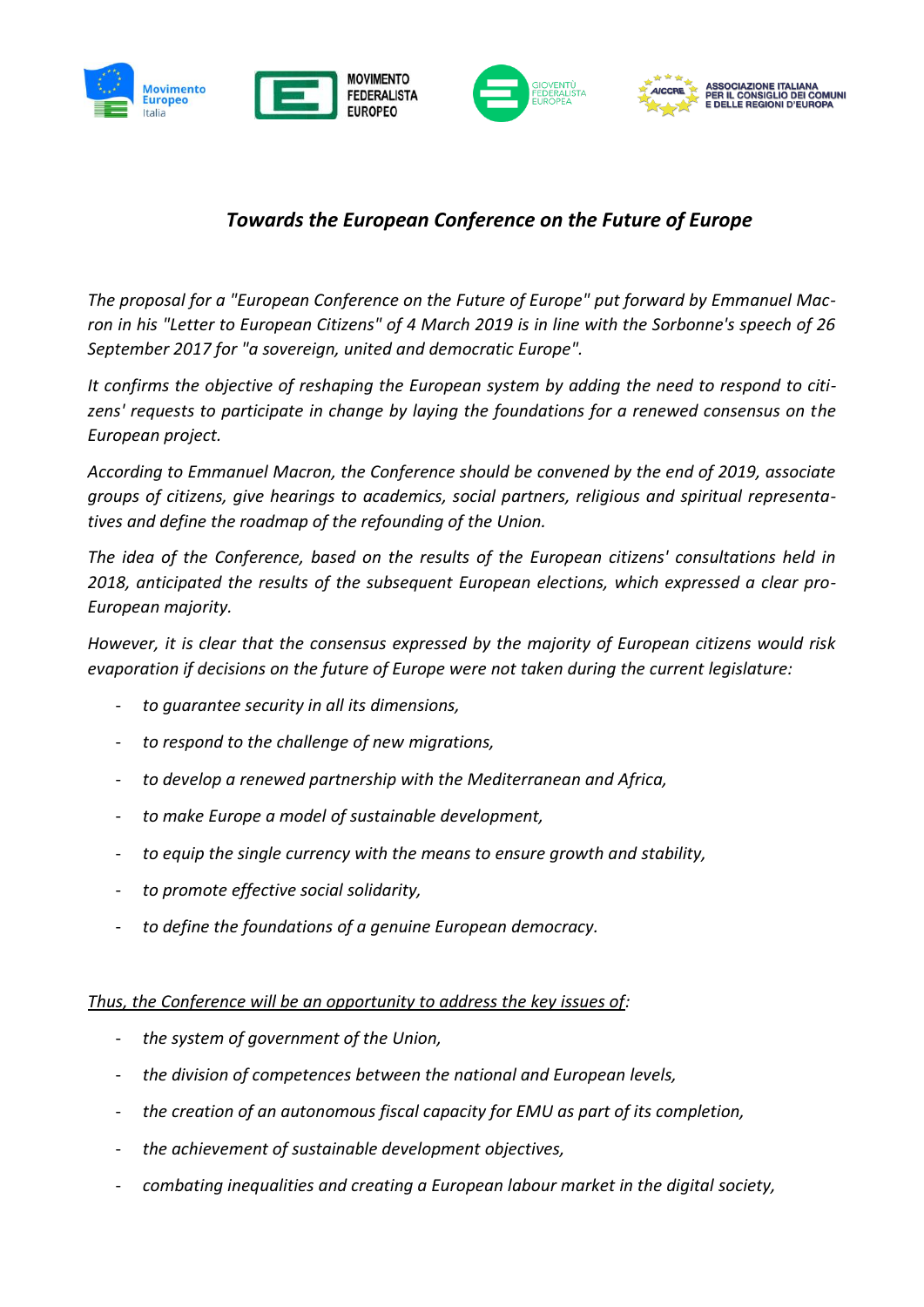





- *respect for the rule of law,*
- *the role of the European Union in the globalised world,*
- *the relationship between federal citizenship and national identities,*
- *the method and agenda for reforming the Union, including the transition to a sovereign Europe in the event that some Member States are not ready to accept it.*

*The Conference will be the European public space in which to build the necessary consensus between the dimension of representative democracy - which for the Union is identified in the central role of parliamentary systems - and the dimension of participatory democracy. The participatory democracy makes it essential to have an open, transparent and structured dialogue with civil society and citizens, with a view to strengthening the process of forming a common European identity, in the name of the principle that "sovereignty belongs to the people", which delegates it in the forms and according to the procedures defined by our constitutional systems. The Conference will have to be accompanied, together with moments of debate and discussion with representatives of civil society, by an intense work of communication that allows citizens to be informed about the progress of its work and by forms of involvement in the territories, built on the experience of the European citizens' consultations.*

## *In this spirit we are convinced:*

- *that the Conference should be convened on the basis of an interinstitutional declaration, signed by the Commission, the Parliament and the Council (acting by a majority) after consulting the ECB, the EESC and the Committee of the Regions; and assisted by a secretariat provided by the Commission and the European Parliament, and be concluded at the latest in spring 2022, at the beginning of the French Presidency of the Council;*
- *that the Conference shall not replace the role of the institutions in the development of common policies. This development will serve as a stimulus for the debate on the future of Europe, while the debate on the future of Europe will provide a fertile ground for facilitating consensus-building in the development of common policies;*
- *that the obstacles and rigidities of the rules which have characterised the procedure of the former European Convention ex art.48 must be avoided, drawing inspiration from the method which led the European Parliament, during the first European parliamentary term, to adopt the "Draft Treaty Establishing the European Union" (Spinelli Draft Treaty). This draft had been conceived as a global and coherent, new and independent Treaty intended to create a new entity; in the same way, the Conference on the future of Europe must have the objective of drafting a new Treaty which should not be conceived as a series of amendments to the existing Treaties and should therefore take into account also different adoption procedures than those provided for in the Lisbon Treaty;*
- *that the European Parliament should seize the unique opportunity of the public space for debate created by the European Conference to take on the task of promoting and bring the*